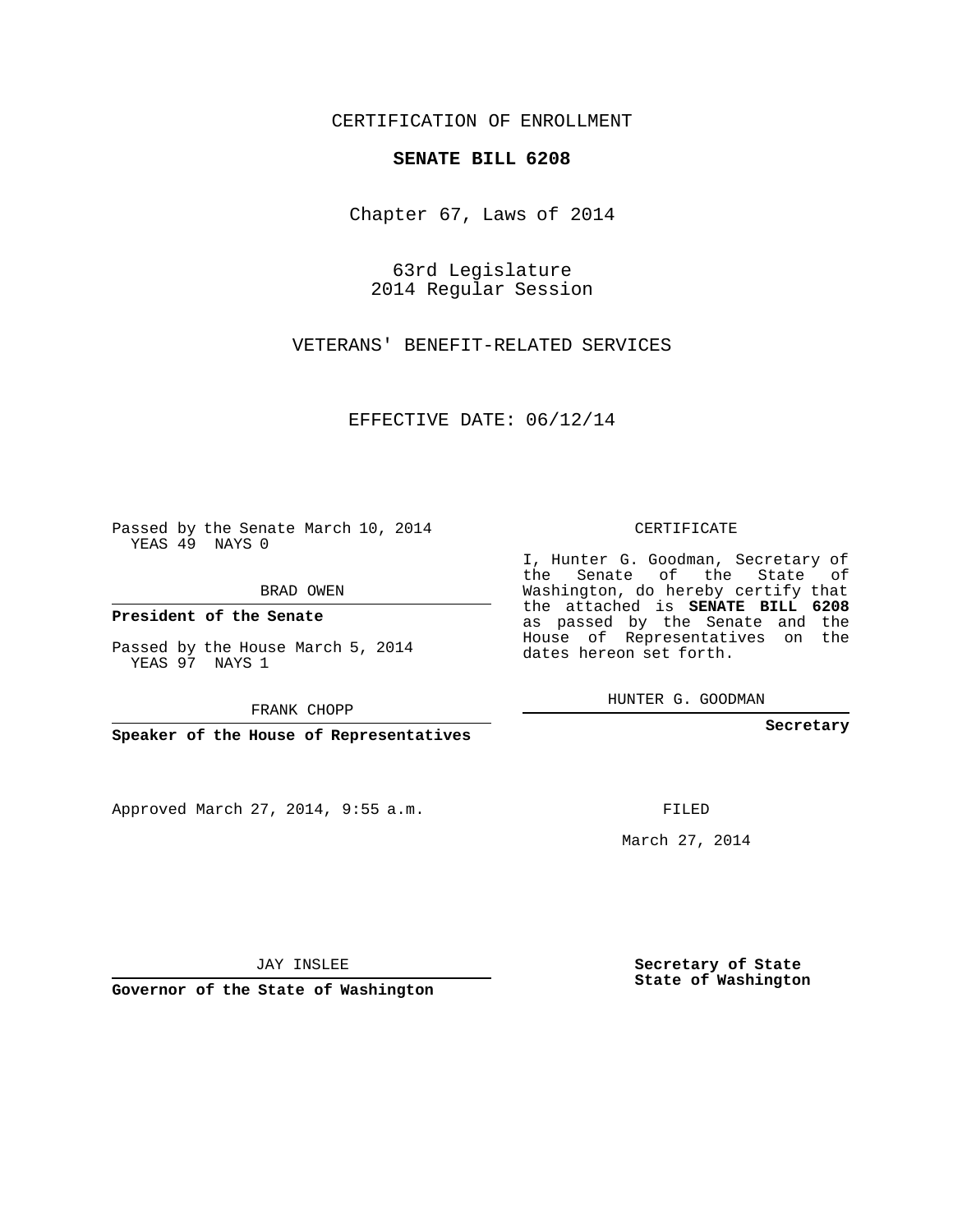## **SENATE BILL 6208** \_\_\_\_\_\_\_\_\_\_\_\_\_\_\_\_\_\_\_\_\_\_\_\_\_\_\_\_\_\_\_\_\_\_\_\_\_\_\_\_\_\_\_\_\_

\_\_\_\_\_\_\_\_\_\_\_\_\_\_\_\_\_\_\_\_\_\_\_\_\_\_\_\_\_\_\_\_\_\_\_\_\_\_\_\_\_\_\_\_\_

## AS AMENDED BY THE HOUSE

Passed Legislature - 2014 Regular Session

**State of Washington 63rd Legislature 2014 Regular Session By** Senators Hill, Conway, Braun, Hobbs, Kohl-Welles, Chase, and Benton; by request of Attorney General

Read first time 01/17/14. Referred to Committee on Commerce & Labor.

 AN ACT Relating to preserving the integrity of veterans' benefit- related services; and adding a new chapter to Title 19 RCW.

BE IT ENACTED BY THE LEGISLATURE OF THE STATE OF WASHINGTON:

 NEW SECTION. **Sec. 1.** The legislature finds and declares that the practice of persons using the allure of untapped benefits from the United States department of veterans affairs to market products and services substantially affects the public interest. This practice may impact the ability of veterans or their surviving spouses to appropriately plan their finances or care. The legislature further finds that the lack of regulation of persons who provide advice related to veterans' benefits is inadequate to address unfair and deceptive practices that exist in the marketplace and has contributed to the unauthorized practice of law and the use and marketing of financial planning options that are potentially detrimental to the veteran, their spouse, and family. It is the intent of the legislature, through this chapter, to restrict how individuals receive compensation and remuneration for providing assistance with veterans' benefit-related services and to encourage certain disclosures from individuals offering veterans' benefit-related services.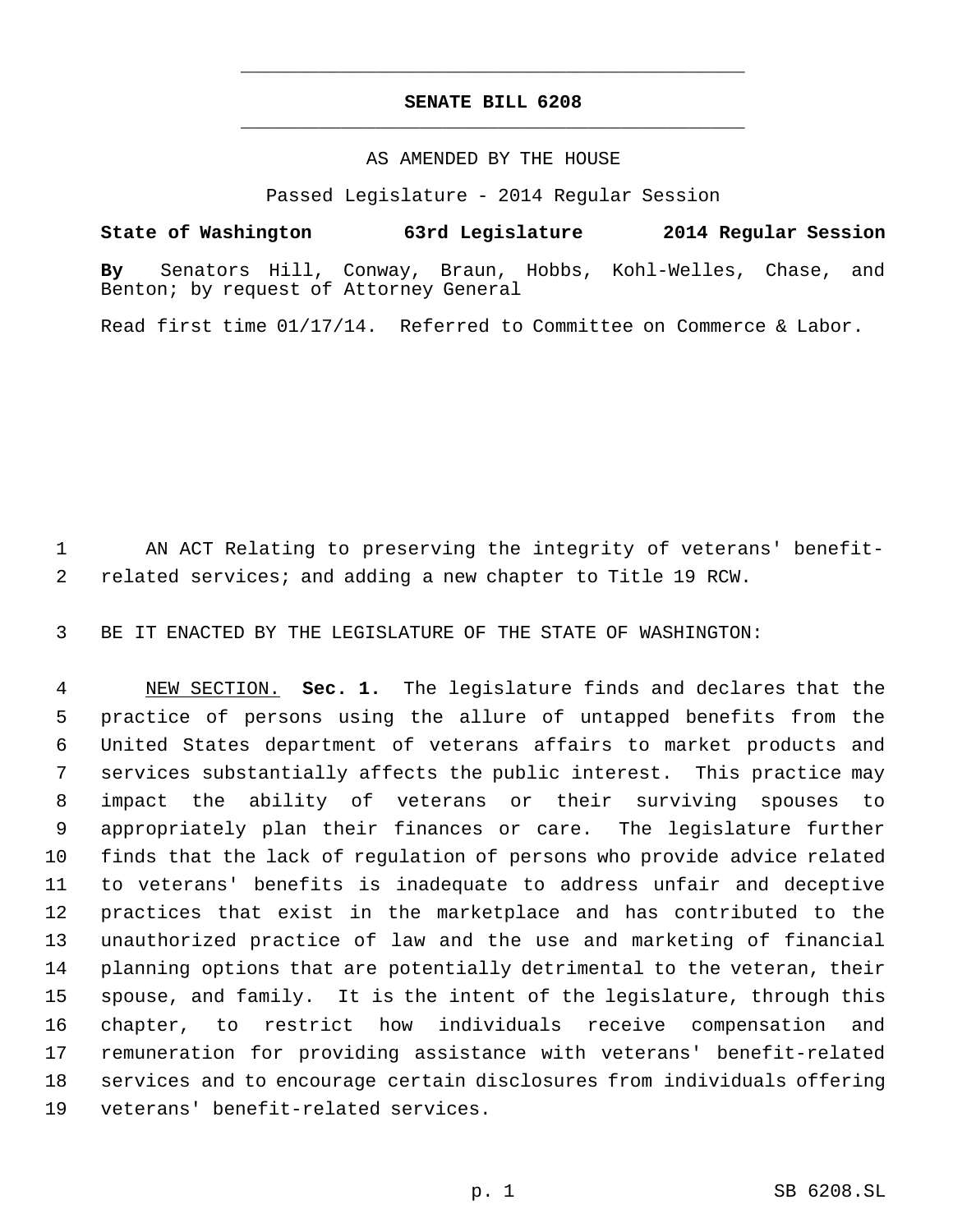NEW SECTION. **Sec. 2.** The definitions in this section apply throughout this chapter unless the context clearly requires otherwise.

 (1) "Compensation" means money, property, or anything else of value, which includes, but is not limited to, exclusive arrangements or agreements for the provision of services or the purchase of products.

 (2) "Person" includes, where applicable, natural persons, corporations, trusts, unincorporated associations, and partnerships.

 (3) "Trade or commerce" includes the marketing or sale of assets, goods, or services, or any commerce directly or indirectly affecting the people of the state of Washington.

 (4) "Veterans' benefit matter" means any preparation, presentation, or prosecution of a claim affecting a person who has filed or has expressed an intention to file an application for determination of payment, service, commodity, function, or status, entitlement to which is determined under laws administered by the United States department of veterans affairs or the Washington state department of veterans affairs pertaining to veterans, dependents, and survivors.

 NEW SECTION. **Sec. 3.** A person may not engage in the following acts or practices:

 (1) Receiving compensation for advising or assisting another person with a veterans' benefit matter, except as permitted under Title 38 of the United States Code;

 (2) Using financial or other personal information gathered in order to prepare documents for, or otherwise represent the interests of, another in a veterans' benefit matter for purposes of trade or commerce;

 (3) Receiving compensation for referring another person to a person accredited by the United States department of veterans affairs;

 (4) Representing, either directly or by implication, either orally or in writing, that the receipt of a certain level of veterans' benefits is guaranteed.

 NEW SECTION. **Sec. 4.** (1) It is unlawful for any person to advertise or promote any event, presentation, seminar, workshop, or other public gathering regarding veterans' benefits or entitlements that does not include the following disclosure: "This event is not sponsored by, or affiliated with, the United States Department of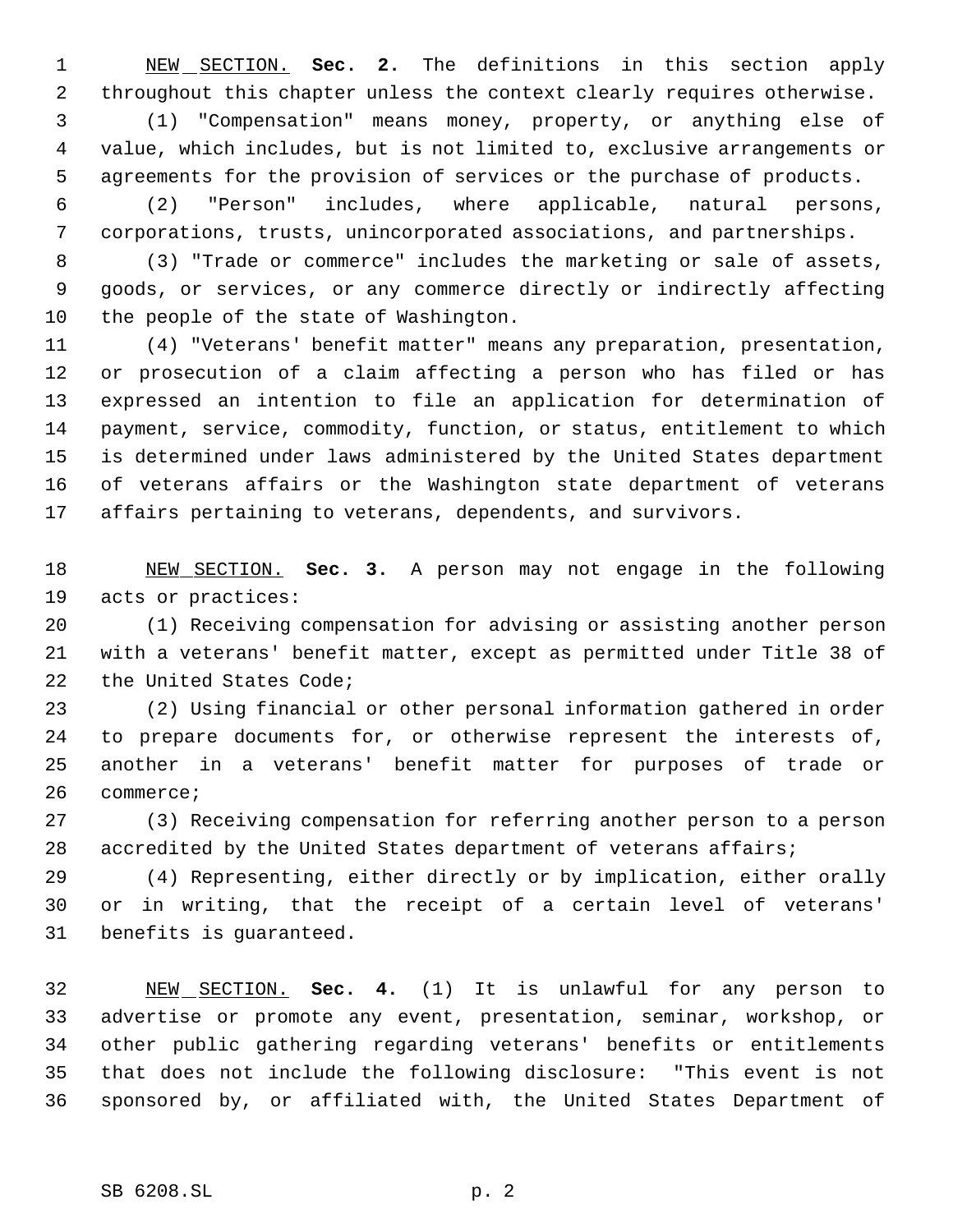Veterans Affairs, the Washington State Department of Veterans Affairs, or any other congressionally chartered or recognized organization of honorably discharged members of the Armed Forces of the United States or any of their auxiliaries. Products or services that may be discussed at this event are not necessarily endorsed by those organizations. You may qualify for benefits other than or in addition to the benefits discussed at this event."

 (2) The disclosure required by subsection (1) of this section must be in the same type size and font as the term "veteran" or any variation of that term as used in the event advertisement or promotional materials.

 (3) The disclosure required by subsection (1) of this section must be disseminated, both orally and in writing, at the beginning of any event, presentation, seminar, workshop, or other public gathering regarding veterans' benefits or entitlements.

 (4) The disclosure required by subsection (1) of this section does not apply where the United States department of veterans affairs, the Washington state department of veterans affairs, or any other congressionally chartered or recognized organization of honorably discharged members of the armed forces of the United States or any of their auxiliaries have granted written permission to the advertiser or promoter for the use of its name, symbol, or insignia to advertise or promote such events, presentations, seminars, workshops, or other public gatherings. The disclosure required by subsection (1) of this section also does not apply where the event, presentation, seminar, workshop, or gathering is part of an accredited continuing legal education course.

 NEW SECTION. **Sec. 5.** Nothing in this chapter applies to officers, employees, or volunteers of the state, of any county, city, or other political subdivision, or of a federal agency of the United States, who are acting in their official capacity.

 NEW SECTION. **Sec. 6.** The legislature finds that the practices covered by this chapter are matters vitally affecting the public interest for the purpose of applying the consumer protection act, chapter 19.86 RCW. A violation of this chapter is not reasonable in relation to the development and preservation of business and is an